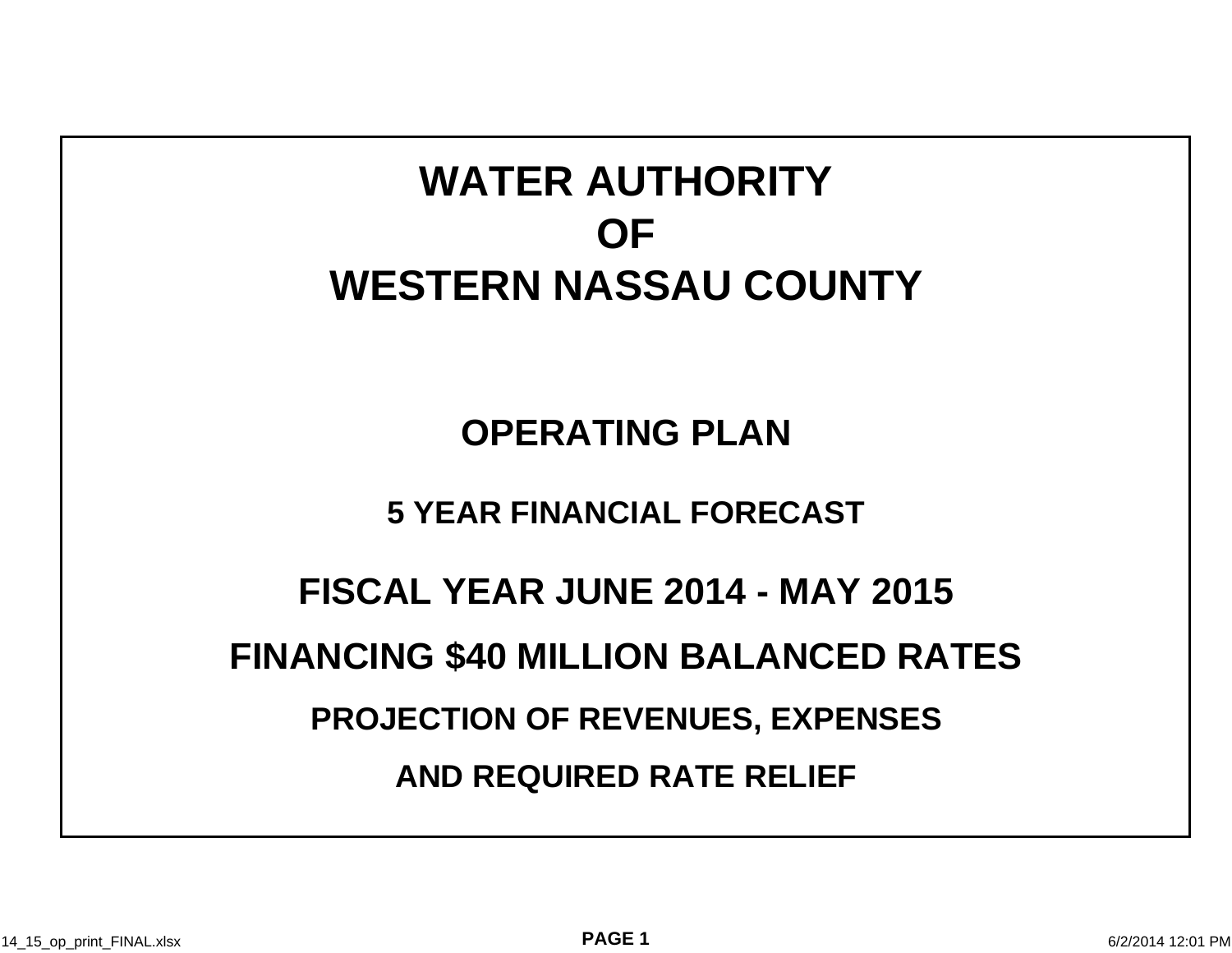## **Water Authority of Western Nassau County**

**5 Year Long Range Forecast**

| 2014-15 thru 2018-19                              | <b>Fiscal Year Ending May 31</b> |             |                |             |            |            |                   |
|---------------------------------------------------|----------------------------------|-------------|----------------|-------------|------------|------------|-------------------|
| <b>FINANCING \$40 MILLION BALANCED RATES</b>      | 2013                             | 2014        | 2015           | 2016        | 2017       | 2018       | 2019              |
|                                                   | <b>Actual</b>                    | projected   | <b>OP PLAN</b> | Forecasted  | Forecasted | Forecasted | <b>Forecasted</b> |
| <b>Operating Revenues:</b>                        |                                  |             |                |             |            |            |                   |
| <b>Residential</b>                                | 9,630,394                        | 10,155,100  | 10,813,400     | 11,819,340  | 12,970,140 | 13,914,240 | 14,117,940        |
| Commercial                                        | 1,745,453                        | 1,811,400   | 1,918,900      | 2,097,400   | 2,301,600  | 2,469,100  | 2,505,200         |
| <b>Fire Hydrants</b>                              | 2,006,340                        | 2,127,300   | 2,277,000      | 2,488,800   | 2,731,100  | 2,929,900  | 2,972,800         |
| <b>Private Fire</b>                               | 103,639                          | 110,700     | 118,100        | 129,100     | 141,700    | 152,000    | 154,200           |
| <b>Water Sales</b>                                | 13,485,826                       | 14,204,500  | 15,127,400     | 16,534,640  | 18,144,540 | 19,465,240 | 19,750,140        |
| <b>Late Payment Charges</b>                       | 41,618                           | 34,600      | 34,600         | 34,600      | 34,600     | 34,600     | 34,600            |
| <b>Other Fees &amp; Charges</b>                   | 29,403                           | 29,400      | 36,400         | 36,400      | 36,400     | 36,400     | 36,400            |
| <b>Other Revenue</b>                              | 71,021                           | 64,000      | 71,000         | 71,000      | 71,000     | 71,000     | 71,000            |
| <b>Revenue from Customers</b>                     | 13,556,847                       | 14,268,500  | 15,198,400     | 16,605,640  | 18,215,540 | 19,536,240 | 19,821,140        |
| Rate Stabilization Fund Contributions & Other (a) | 100,000                          | 100,000     | (213,000)      | (400, 000)  | 1,000,000  | (400,000)  | (400, 000)        |
| <b>Total Revenues</b>                             | 13,656,847                       | 14,368,500  | 14,985,400     | 16,205,640  | 19,215,540 | 19,136,240 | 19,421,140        |
|                                                   |                                  |             |                |             |            |            |                   |
| <b>Operating Expenses:</b>                        |                                  |             |                |             |            |            |                   |
| <b>Operation &amp; Maintenance</b>                | 8,606,894                        | 8,717,290   | 9,109,740      | 9,389,940   | 9,726,940  | 10,085,240 | 10,442,240        |
| <b>Plant Amortization</b>                         | 1,271,165                        | 1,377,000   | 1,448,000      | 1,646,100   | 1,871,800  | 2,111,800  | 2,315,100         |
| <b>Total Operating Expenses</b>                   | 9,878,059                        | 10,094,290  | 10,557,740     | 11,036,040  | 11,598,740 | 12,197,040 | 12,757,340        |
|                                                   |                                  |             |                |             |            |            |                   |
|                                                   |                                  |             |                |             |            |            |                   |
| <b>Total Utility Operating Income</b>             | 3,778,788                        | 4,274,210   | 4,427,660      | 5,169,600   | 7,616,800  | 6,939,200  | 6,663,800         |
|                                                   |                                  |             |                |             |            |            |                   |
| <b>Interest Charges &amp; Other:</b>              |                                  |             |                |             |            |            |                   |
| Interest on Long-term Debt                        | 2,992,499                        | 3,464,900   | 2,939,600      | 3,235,500   | 4,041,500  | 3,970,400  | 3,828,600         |
| <b>Amortization Expenses</b>                      | 39,107                           | 80,800      | 36,600         | 121,800     | 125,200    | 128,800    | 132,300           |
| Less: Interest & Other Income                     | (1, 279, 637)                    | (1,303,800) | (530, 100)     | (1,044,300) | (999, 500) | (949, 600) | (942, 100)        |
| <b>Total Interest Charges &amp; Other</b>         | 1,751,969                        | 2,241,900   | 2,446,100      | 2,313,000   | 3,167,200  | 3,149,600  | 3,018,800         |
|                                                   |                                  |             |                |             |            |            |                   |
| <b>SURPLUS</b>                                    | 2,026,819                        | 2,032,310   | 1,981,560      | 2,856,600   | 4,449,600  | 3,789,600  | 3,645,000         |
|                                                   |                                  |             |                |             |            |            |                   |
| <b>Debt Coverage Ratio</b>                        |                                  | 1.375       | 1.400          | 1.450       | 1.400      | 1.400      | 1.400             |
| <b>Change in Revenue Requirement</b>              |                                  | 6.77%       | 5.50%          | 9.26%       | 9.69%      | 7.25%      | 1.46%             |
| <b>Change in Customer Rates</b>                   |                                  | 6.02%       | 7.00%          | 9.30%       | 9.74%      | 7.28%      | 1.46%             |
| <b>Average Residential Bill</b>                   |                                  | \$377.79    | \$404.24       | \$441.85    | \$484.87   | \$520.16   | \$527.77          |
| <b>Average Commercial Bill</b>                    |                                  | \$1,668.17  | \$1,784.99     | \$1,951.04  | \$2,141.00 | \$2,296.84 | \$2,330.46        |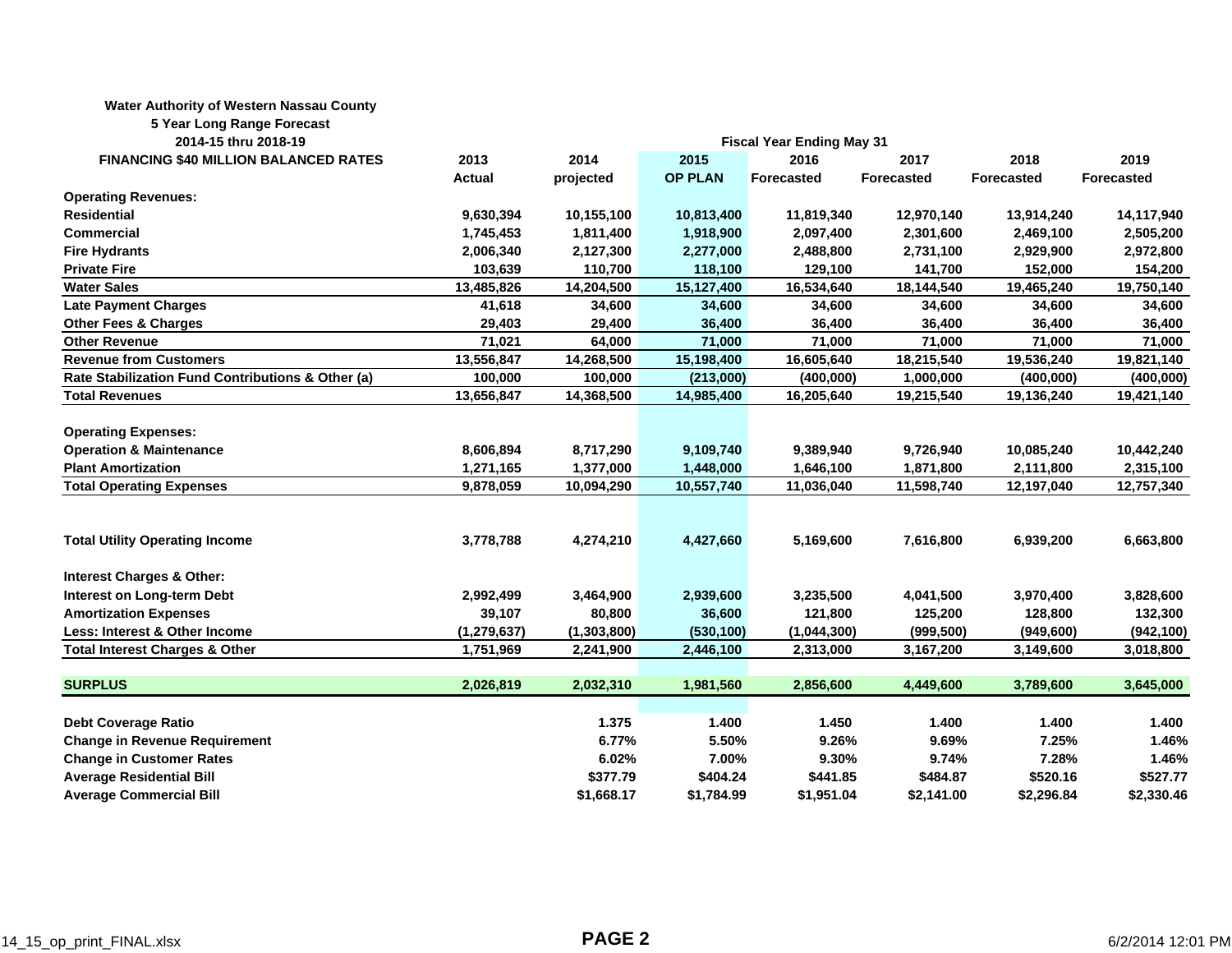## **Water Authority of Western Nassau County 2014-15 thru 2018-19 Operation & Maintenance Expense FINANCING \$40 MILLION BALANCED RATES**

|                                                 | <b>Fiscal Year Ending May 31</b> |             |             |             |             |             |             |
|-------------------------------------------------|----------------------------------|-------------|-------------|-------------|-------------|-------------|-------------|
|                                                 | 2013                             | 2014        | 2015        | 2016        | 2017        | 2018        | 2019        |
|                                                 | <b>Actual</b>                    | Op Plan OLD | Op Plan NEW | Projected   | Projected   | Projected   | Projected   |
| <b>Summary by Functional Cost:</b>              |                                  |             |             |             |             |             |             |
| <b>Supervisory Salaries</b>                     | \$969,558                        | \$1,141,380 | \$1,151,370 | \$1,180,170 | \$1,209,770 | \$1,239,970 | \$1,270,870 |
| <b>Non Supervisory Salaries</b>                 | 2,150,323                        | 2,107,470   | 2,062,510   | 2,114,010   | 2,166,810   | 2,220,910   | 2,276,510   |
| <b>Payroll Overheads</b>                        | 1,793,065                        | 1,861,620   | 1,853,420   | 1,948,520   | 2,048,520   | 2,153,920   | 2,264,620   |
| <b>Purchased Power</b>                          | 1,356,918                        | 1,108,400   | 1,497,100   | 1,542,000   | 1,588,300   | 1,635,900   | 1,685,000   |
| <b>Chemicals</b>                                | 356,971                          | 223,000     | 256,000     | 263,700     | 271,600     | 279,700     | 288,100     |
| <b>Insurance Costs</b>                          | 254,165                          | 272,400     | 298,880     | 307,780     | 323,780     | 340,680     | 358,480     |
| <b>Central Operations Office:</b>               | 416,463                          | 518,900     | 152,250     | 161,750     | 166,650     | 171,650     | 176,850     |
| <b>Special Services:</b>                        |                                  |             |             |             |             |             |             |
| <b>Engineering Services</b>                     | 17,772                           | 20,000      | 20,000      | 20,600      | 21,800      | 23,100      | 24,500      |
| <b>Customer Outreach &amp; Education</b>        | 8,992                            | 16,000      | 15,000      | 15,300      | 15,600      | 15,900      | 16,200      |
| <b>Legal Services</b>                           | 128,188                          | 135,000     | 135,000     | 139,100     | 146,100     | 153,400     | 161,100     |
| <b>Union Contract Negotiations</b>              |                                  | 75,000      | 50,000      | 26,500      | 27,800      | 29,200      | 30,700      |
| <b>Audit Fees</b>                               | 25,600                           | 36,200      | 36,700      | 30,300      | 31,200      | 40,100      | 33,300      |
| <b>Uncollectibles</b>                           | 11,260                           | 15,000      | 14,100      | 14,100      | 14,100      | 14,100      | 14,100      |
| <b>Materials</b>                                | 71,372                           | 24,700      | 26,800      | 27,600      | 28,400      | 29,200      | 30,100      |
| <b>Clearing Accounts:</b>                       |                                  |             |             |             |             |             |             |
| <b>Laboratory Charges</b>                       | 80,521                           | 122,000     | 131,000     | 137,600     | 144,500     | 151,700     | 159,300     |
| <b>Tools &amp; Equipment including Uniforms</b> | 41,083                           | 44,200      | 44,580      | 45,980      | 47,380      | 48,780      | 50,180      |
| <b>Transportation Costs</b>                     | 241,208                          | 302,160     | 323,460     | 337,460     | 352,060     | 367,360     | 383,260     |
| <b>Information Systems</b>                      | 191,146                          | 144,300     | 186,500     | 192,100     | 197,900     | 203,800     | 209,900     |
| <b>General Office Supplies &amp; Expenses</b>   | 91,569                           | 89,500      | 107,000     | 110,200     | 113,400     | 116,800     | 120,300     |
| <b>Administrative</b>                           | 35,281                           | 37,580      | 39,590      | 40,790      | 42,090      | 43,390      | 44,790      |
| <b>Training &amp; Education</b>                 | 321                              | 12,270      | 22,680      | 23,380      | 24,080      | 24,780      | 25,480      |
| <b>Contractors:</b>                             |                                  |             |             |             |             |             |             |
| <b>Well &amp; Pump Overhauls</b>                | 3,960                            | 56,550      | 87,700      | 92,100      | 96,700      | 101,500     | 106,600     |
| <b>Snow Removal &amp; Ground Maintenance</b>    | 58,461                           | 8,570       | 14,570      | 15,070      | 15,570      | 16,070      | 16,570      |
| <b>Structures &amp; Improvements</b>            |                                  | 37,550      | 258,750     | 266,550     | 282,550     | 299,550     | 317,550     |
| <b>Water Treatment</b>                          | 1,900                            | 29,900      | 17,050      | 17,950      | 18,850      | 19,750      | 20,750      |
| <b>Mains, Services &amp; Hydrants</b>           | 82,731                           | 47,840      | 61,640      | 64,740      | 67,940      | 71,340      | 74,940      |
| <b>Paving Contractors</b>                       | 94,017                           | 53,400      | 53,400      | 56,100      | 58,900      | 61,800      | 64,900      |
| <b>Billing, Inserting &amp; Mailing</b>         | 62,175                           | 61,500      | 64,090      | 65,990      | 67,990      | 69,990      | 72,090      |
| <b>Production Miscellaneous</b>                 | 26,994                           | 32,700      | 35,700      | 36,800      | 37,900      | 39,100      | 40,300      |
| <b>T &amp; D Miscellaneous</b>                  | 10,397                           | 56,400      | 63,000      | 64,900      | 66,900      | 69,000      | 71,100      |
| <b>Customer Service Miscellaneous</b>           | 24,478                           | 25,800      | 29,900      | 30,800      | 31,800      | 32,800      | 33,800      |
| <b>Total Summary by Functional Cost</b>         | 8,606,889                        | 8,717,290   | 9,109,740   | 9,389,940   | 9,726,940   | 10,085,240  | 10,442,240  |